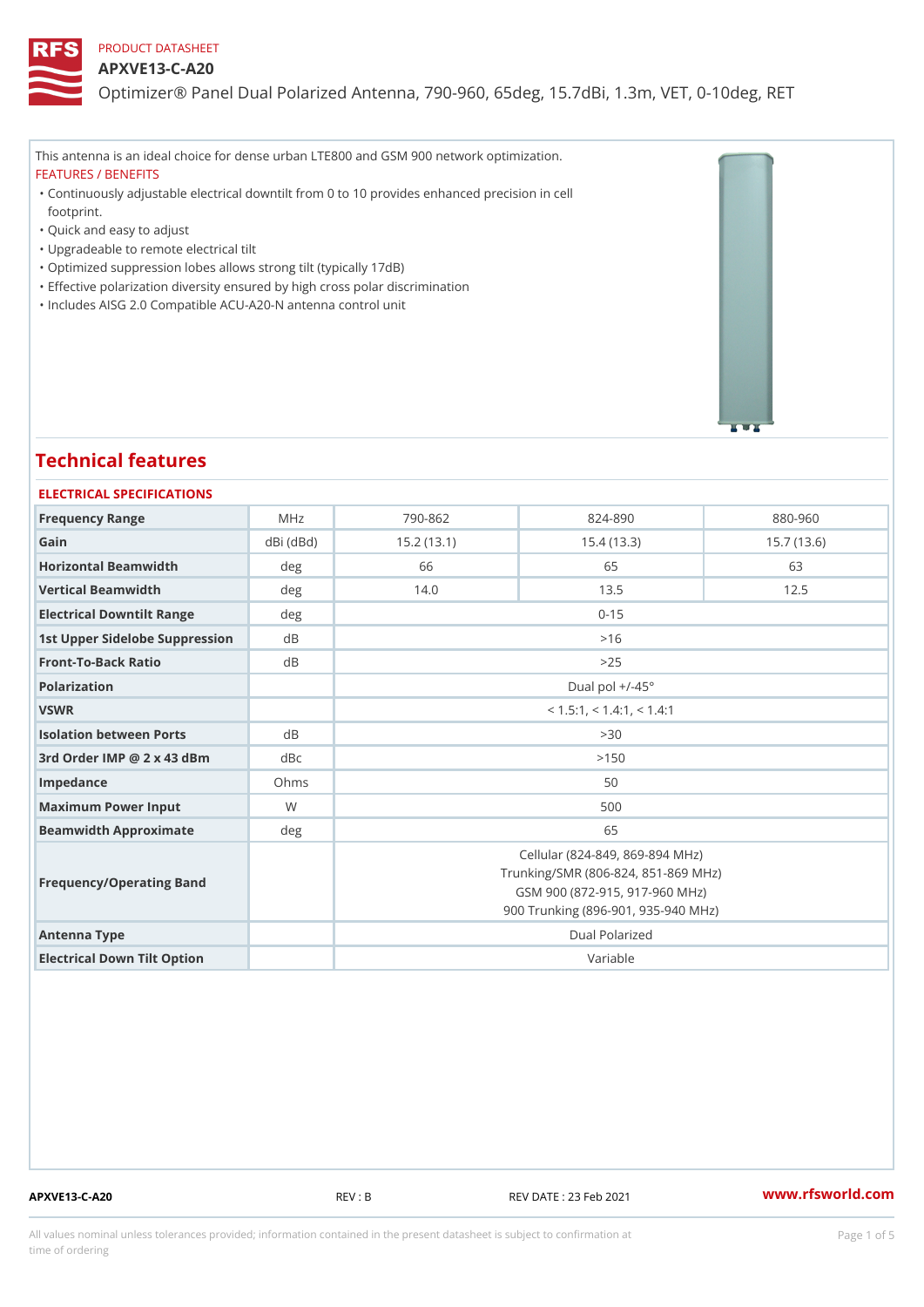## APXVE13-C-A20

Optimizer® Panel Dual Polarized Antenna, 790-960, 65deg, 15.7dBi, 1.

| MECHANICAL SPECIFICATIONS          |                             |                                        |  |  |
|------------------------------------|-----------------------------|----------------------------------------|--|--|
| Lightning Protection               |                             | Direct Ground                          |  |  |
| Connector Type/Location            |                             | (2) 7-16 DIN Female/Bottom             |  |  |
| Dimensions - HxWxD                 | $mm$ (in)                   | 1460 x 270 x 136 (57.7 x 10.51 x 5.35) |  |  |
| Weight w/o Mtg Hardware kg (lb)    |                             | 12(26.44)                              |  |  |
| Survival/Rated Wind Spekch/h (mph) |                             | 200 (125) / 150 (93.2)                 |  |  |
| Applied Wind Load Standard         |                             | DIN 1055-4                             |  |  |
| Wind Load @ Rated Wind, FNro(httf) |                             | 333 (74.5)                             |  |  |
| Wind Load @ Rated Wind, Ma(xbf)    |                             | 416 (93.1)                             |  |  |
| Wind Load @ Rated Wind, Slidebf)   |                             | 204 (45.7)                             |  |  |
| Wind Load @ Rated Wind, Reashbf)   |                             | 416 (93.1)                             |  |  |
| Mount Type                         |                             | Downtilt                               |  |  |
| Height (Approximate)               | ft.                         | 5                                      |  |  |
| TESTING AND ENVIRONMENTAL          |                             |                                        |  |  |
| Operation temperature              | $^{\circ}$ C ( $^{\circ}$ F | $-40$ to 60 ( $-40$ to 140)            |  |  |
| MATERIAL                           |                             |                                        |  |  |
| Radome Material/Color              |                             | UPVC/Light Grey RAL7035                |  |  |
| Mounting Hardware Material         |                             | Included                               |  |  |
| Radiating Element Material         |                             | Aluminum                               |  |  |
| Reflector Material                 |                             | Aluminum                               |  |  |
| ORDERING INFORMATION               |                             |                                        |  |  |
| Shipping Weight                    | kg (lb)                     | 18.6(40.9)                             |  |  |
| Packing Dimensions, Hx W xnDm (in) |                             | 1725x 380 x 230 (68.12 x 14.96 x 9.06) |  |  |
| Mounting Hardware                  |                             | Included                               |  |  |
| Mounting Pipe Diameter             | $mm$ (in)                   | $45 - 120 (1.7 - 4.7)$                 |  |  |
| Mounting Hardware Weightkg (Ib)    |                             | 4.3(9.5)                               |  |  |

APXVE13-C-A20 REV : B REV : REV DATE : 23 Feb 2021 WWW.rfsworld.com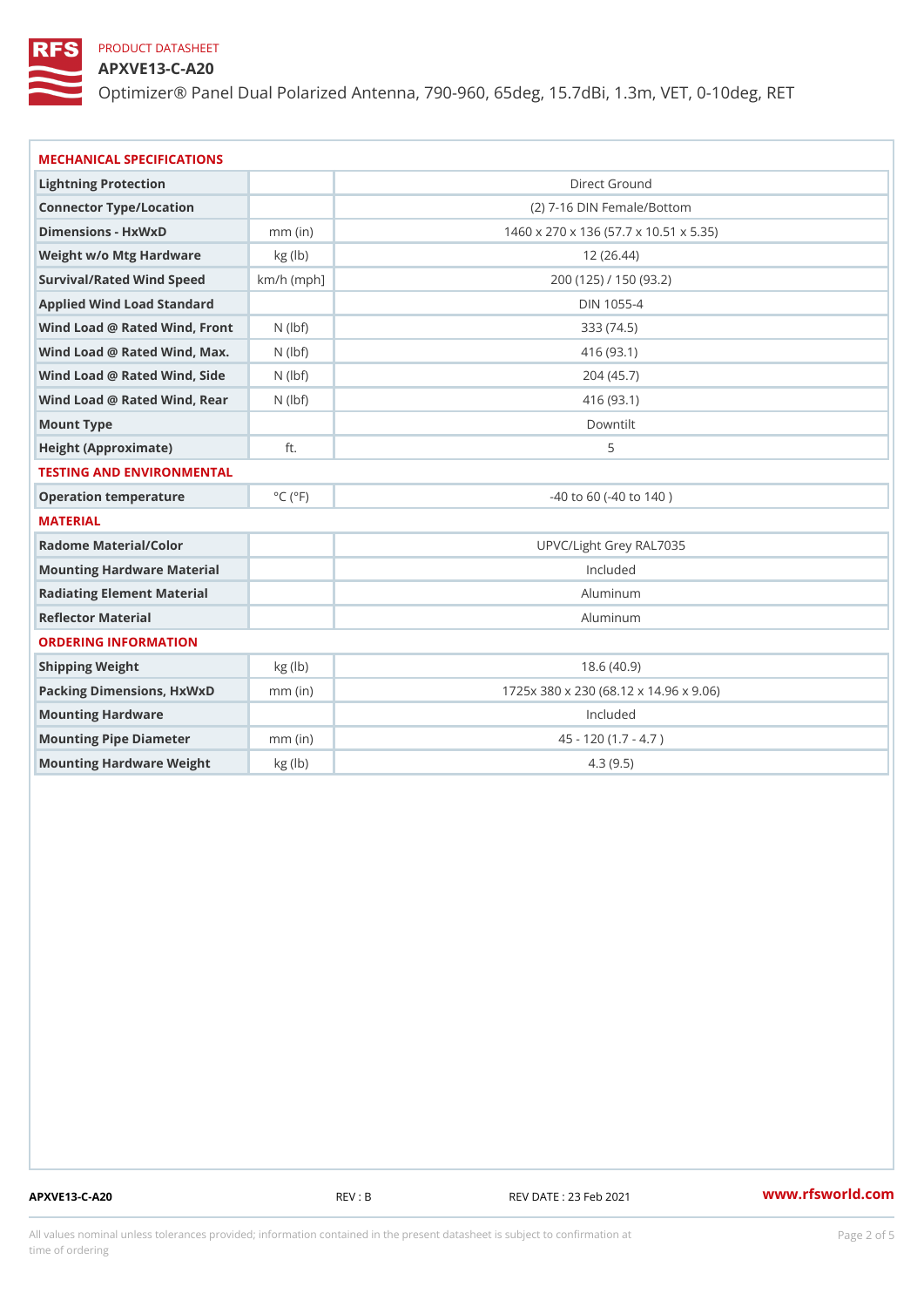### APXVE13-C-A20

Optimizer® Panel Dual Polarized Antenna, 790-960, 65deg, 15.7dBi, 1.

Antenna End Plate

APXVE13-C-A20 REV : B REV DATE : 23 Feb 2021 [www.](https://www.rfsworld.com)rfsworld.com

All values nominal unless tolerances provided; information contained in the present datasheet is subject to Pcapgeling that i time of ordering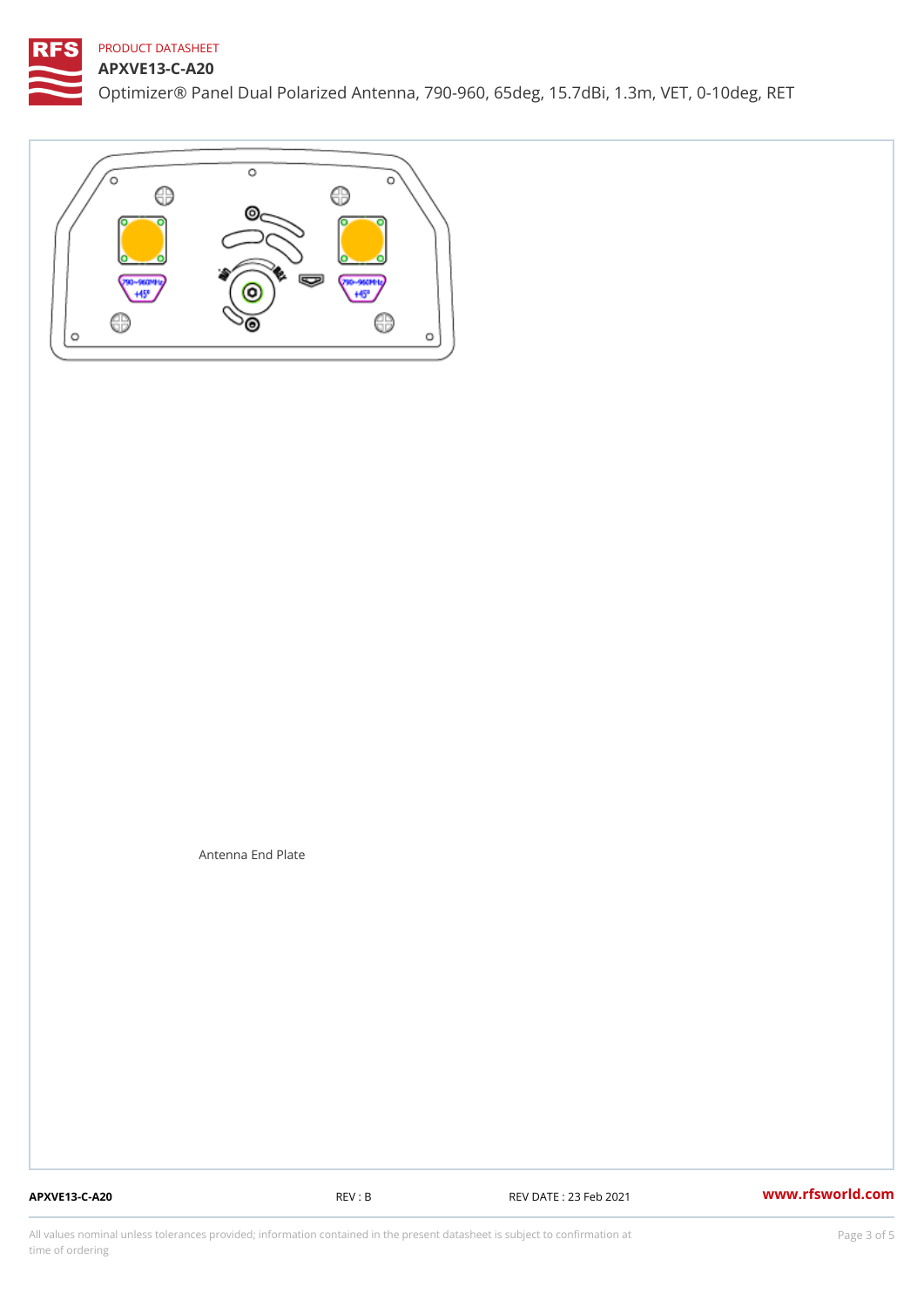### APXVE13-C-A20

Optimizer® Panel Dual Polarized Antenna, 790-960, 65deg, 15.7dBi, 1.

Antenna Array

APXVE13-C-A20 REV : B REV DATE : 23 Feb 2021 [www.](https://www.rfsworld.com)rfsworld.com

All values nominal unless tolerances provided; information contained in the present datasheet is subject to Pcapgnéig4m ssti time of ordering